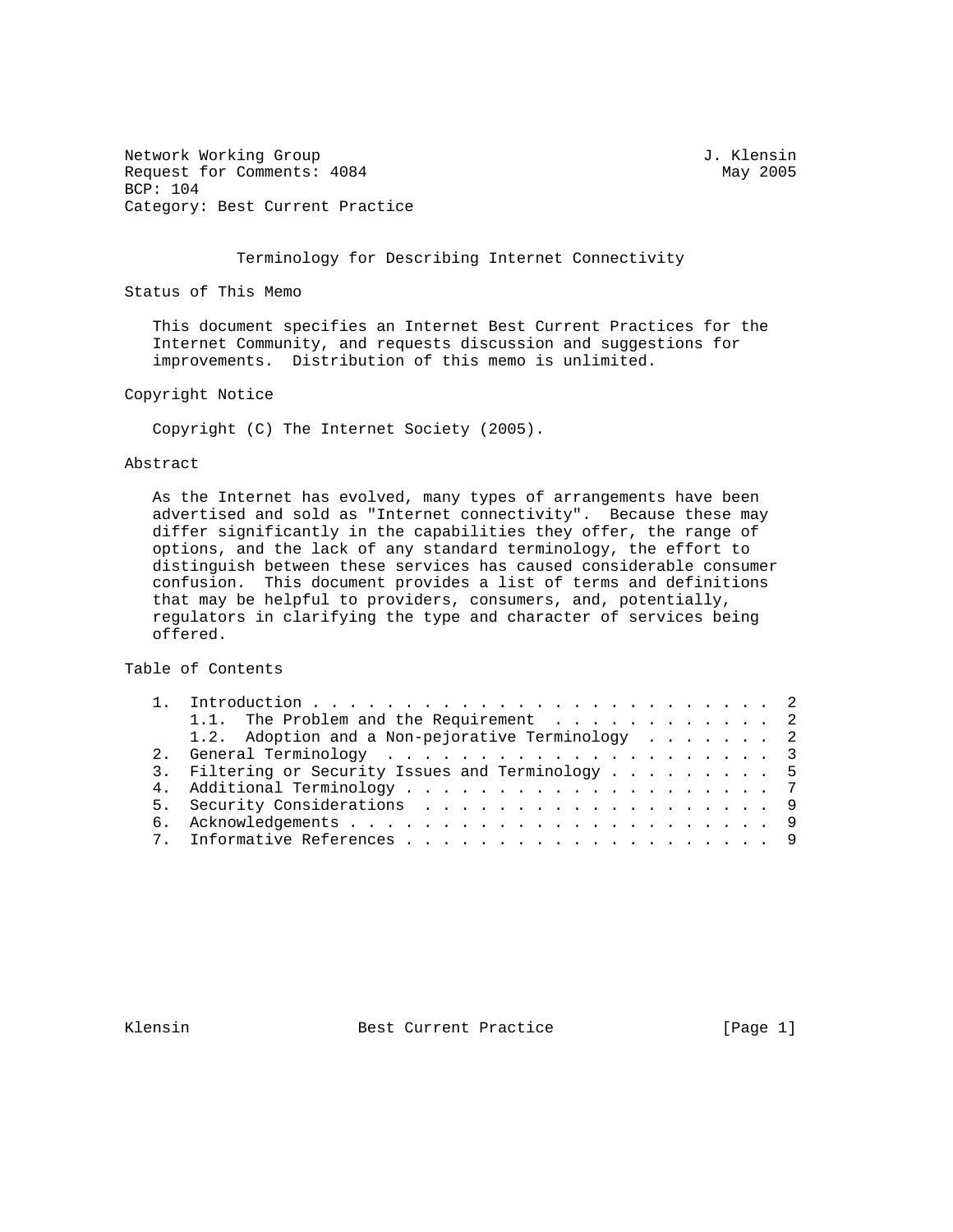# 1. Introduction

1.1. The Problem and the Requirement

 Different ISPs and other providers offer a wide variety of products that are identified as "Internet" or "Internet access". These products offer different types of functionality and, as a result, some may be appropriate for certain users and uses and not others. For example, a service that offers only access to the Web (in this context, the portion of the Internet that is accessible via the HTTP and HTTPS protocols) may be appropriate for someone who is exclusively interested in browsing and in Web-based email services. It will not be appropriate for someone who needs to download files or use email more frequently. And it is likely to be even less appropriate for someone who needs to operate servers for other users, who needs virtual private network (VPN) capabilities or other secured access to a remote office, or who needs to synchronize mail for offline use.

 Recent and rapidly evolving changes to the Internet's email environment have led to additional restrictions on sending and retrieving email. These restrictions, most of them developed as part of well intentioned attempts to prevent or fight unsolicited mail, may be imposed independently of the service types described below and are discussed separately in Section 3.

 This document describes only the functions provided or permitted by the service provider. It does not and cannot specify the functions that pass through and are supported by various user-provided equipment.

 The terms SHOULD, MUST, or MAY are capitalized in this document, as defined in [1].

1.2. Adoption and a Non-pejorative Terminology

 The definitions proposed here are of little value if service providers and vendors are not willing to adopt them. The terms proposed are intended not to be pejorative, despite the belief of some members of the IETF community that some of these connectivity models are simply "broken" or "not really an Internet service". The mention of a particular service or model in this document does not imply any endorsement of it, only recognition of something that exists or might exist in the marketplace. Thus, the Best Current Practice described in this document is about terminology and information that should be supplied to the user and not about the types of service that should be offered.

Klensin Best Current Practice [Page 2]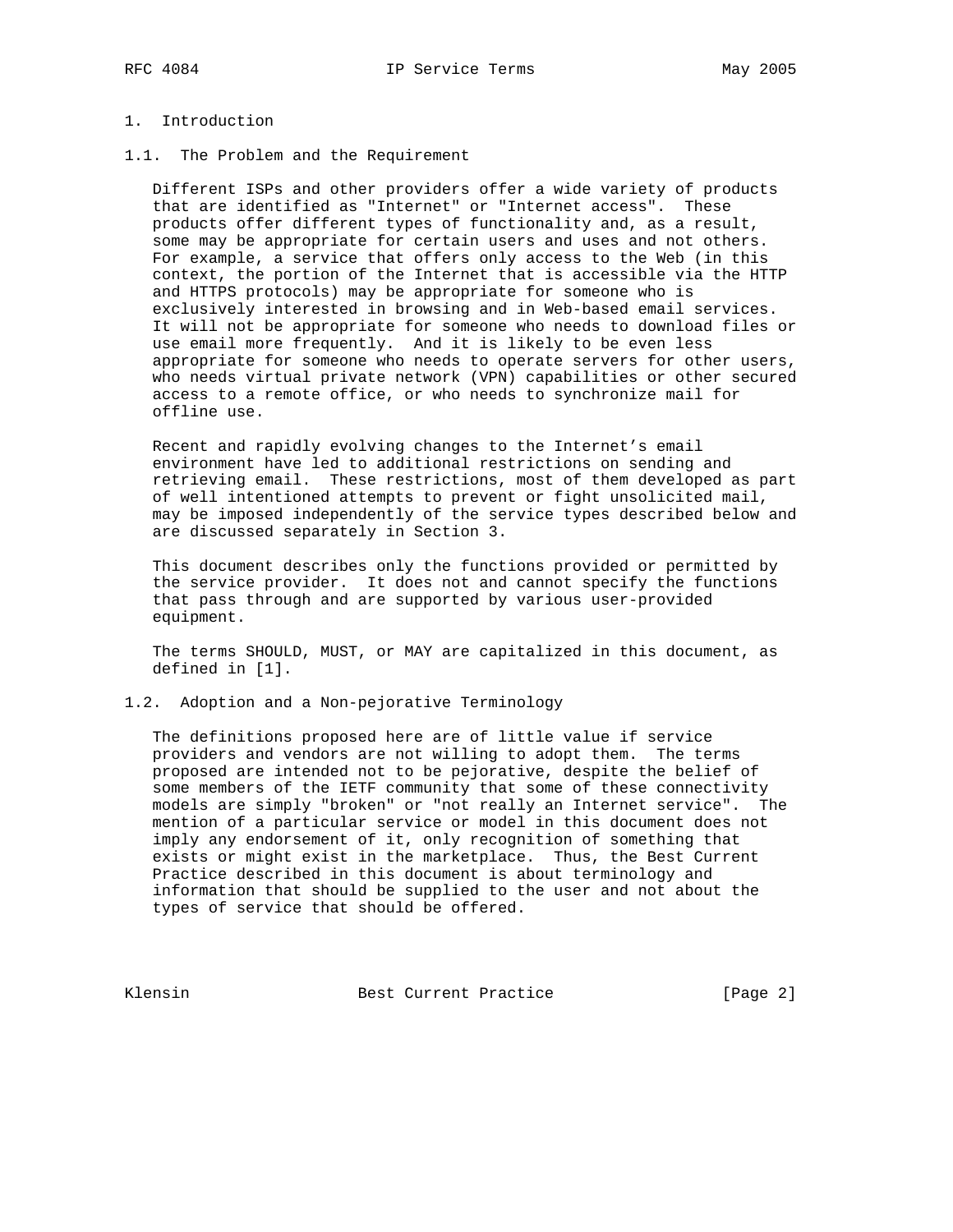### 2. General Terminology

 This section lists the primary IP service terms. It is hoped that service providers will adopt these terms, to better define the services to potential users or customers. The terms refer to the intent of the provider (ISP), as expressed in either technical measures or terms and conditions of service. It may be possible to work around particular implementations of these characteristic connectivity types, but that freedom is generally not the intent of the provider and is unlikely to be supported if the workarounds stop working.

 The service terms are listed in order of ascending capability, to reach "full Internet connectivity".

o Web connectivity.

 This service provides connectivity to the Web, i.e., to services supported through a "Web browser" (such as Firefox, Internet Explorer, Mozilla, Netscape, Lynx, or Opera), particularly those services using the HTTP or HTTPS protocols. Other services are generally not supported. In particular, there may be no access to POP3 or IMAP4 email, encrypted tunnels or other VPN mechanisms.

 The addresses used may be private and/or not globally reachable. They are generally dynamic (see the discussion of dynamic addresses in Section 3 for further discussion of this terminology and its implications) and relatively short-lived (hours or days rather than months or years). These addresses are often announced as "dynamic" to those who keep lists of dial-up or dynamic addresses. The provider may impose a filtering Web proxy on the connections; that proxy may change and redirect URLs to other sites than the one originally specified by the user or embedded link.

o Client connectivity only, without a public address.

 This service provides access to the Internet without support for servers or most peer-to-peer functions. The IP address assigned to the customer is dynamic and is characteristically assigned from non-public address space. Servers and peer-to-peer functions are generally not supported by the network address translation (NAT) systems that are required by the use of private addresses. (The more precise categorization of types of NATs given in [2] are somewhat orthogonal to this document, but they may be provided as additional terms, as described in Section 4.)

Klensin Best Current Practice [Page 3]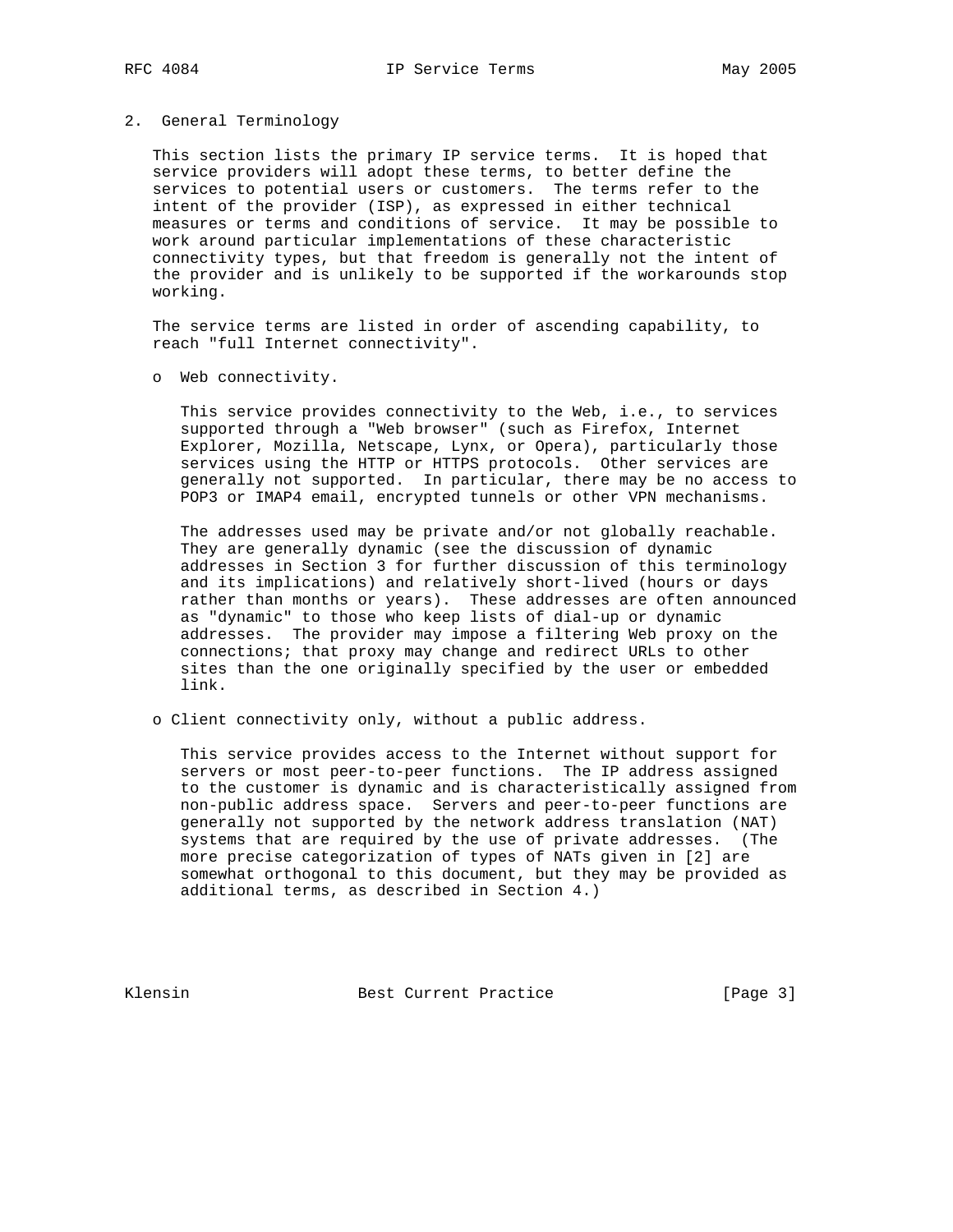the provider SHOULD indicate whether or not one is present.

o Client only, public address.

 This service provides access to the Internet without support for servers or most peer-to-peer functions. The IP address assigned to the customer is in the public address space. It is usually nominally dynamic or otherwise subject to change, but it may not change for months at a time. Most VPN and similar connections will work with this service. The provider may prohibit the use of server functions by either legal (contractual) restrictions or by filtering incoming connection attempts.

 Filtering Web proxies are uncommon with this type of service, and the provider SHOULD indicate if one is present.

o Firewalled Internet Connectivity.

 This service provides access to the Internet and supports most servers and most peer-to-peer functions, with one or (usually) more static public addresses. It is similar to "Full Internet Connectivity", below, and all of the qualifications and restrictions described there apply. However, this service places a provider-managed "firewall" between the customer and the public Internet, typically at customer request and at extra cost compared to non-firewalled services. Typically by contractual arrangements with the customer, this may result in blocking of some services.

 Other services may be intercepted by proxies, content-filtering arrangements, or application gateways. The provider SHOULD specify which services are blocked and which are intercepted or altered in other ways.

 In most areas, this service arrangement is offered as an add-on, extra-cost, option with what would otherwise be Full Internet Connectivity. It is distinguished from the models above by the fact that any filtering or blocking services are ultimately performed at customer request, rather than being imposed as service restrictions.

o Full Internet Connectivity.

 This service provides the user full Internet connectivity, with one or more static public addresses. Dynamic addresses that are long-lived enough to make operating servers practical without highly dynamic DNS entries are possible, provided that they are not characterized as "dynamic" to third parties.

Klensin Best Current Practice [Page 4]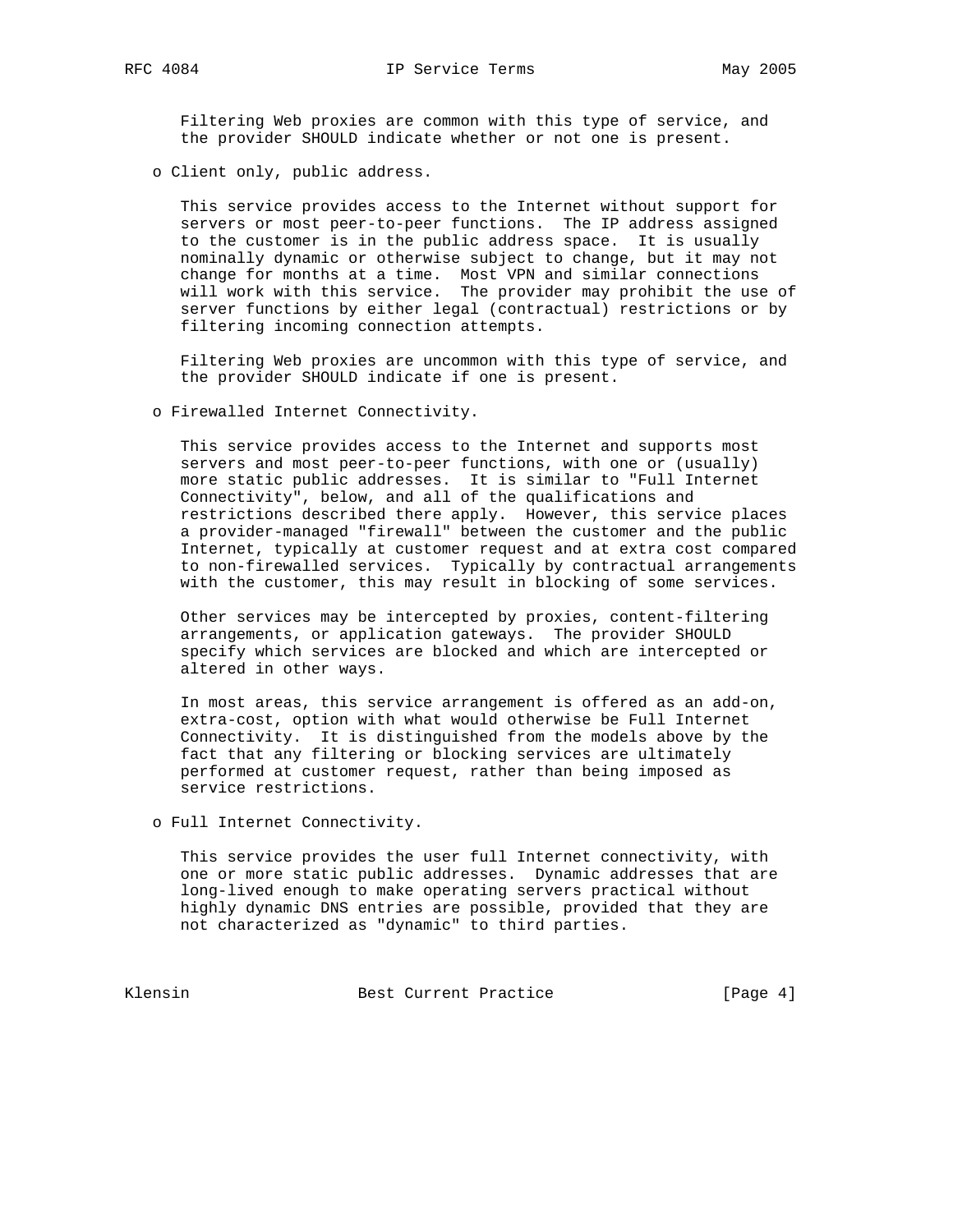Filtering Web proxies, interception proxies, NAT, and other provider-imposed restrictions on inbound or outbound ports and traffic are incompatible with this type of service. Servers on a connected customer LAN are typically considered normal. The only compatible restrictions are bandwidth limitations and prohibitions against network abuse or illegal activities.

### 3. Filtering or Security Issues and Terminology

 As mentioned in the Introduction, the effort to control or limit objectionable network traffic has led to additional restrictions on the behavior and capabilities of internet services. Such objectionable traffic may include unsolicited mail of various types (including "spam"), worms, viruses, and their impact, and in some cases, specific content.

 In general, significant restrictions are most likely to be encountered with Web connectivity and non-public-address services, but some current recommendations would apply restrictions at all levels. Some of these mail restrictions may prevent sending outgoing mail (except through servers operated by the ISP for that purpose), may prevent use of return addresses of the user's choice, and may even prevent access to mail repositories (other than those supplied by the provider) by remote-access protocols such as POP3 or IMAP4. Because users may have legitimate reasons to access remote file services, remote mail submission servers (or, at least, to use their preferred email addresses from multiple locations), and to access remote mail repositories (again, a near-requirement if a single address is to be used), it is important that providers disclose the services they are making available and the filters and conditions they are imposing.

Several key issues in email filtering are of particular importance.

o Dynamic Addresses.

 A number of systems, including several "blacklist" systems, are based on the assumption that most undesired email originates from systems with dynamic addresses, especially dialup and home broadband systems. Consequently, they attempt to prevent the addresses from being used to send mail, or perform some other services, except through provider systems designated for that purpose.

 Different techniques are used to identify systems with dynamic addresses, including provider advertising of such addresses to blacklist operators, heuristics that utilize certain address ranges, and inspection of reverse-mapping domain names to see if

Klensin Best Current Practice [Page 5]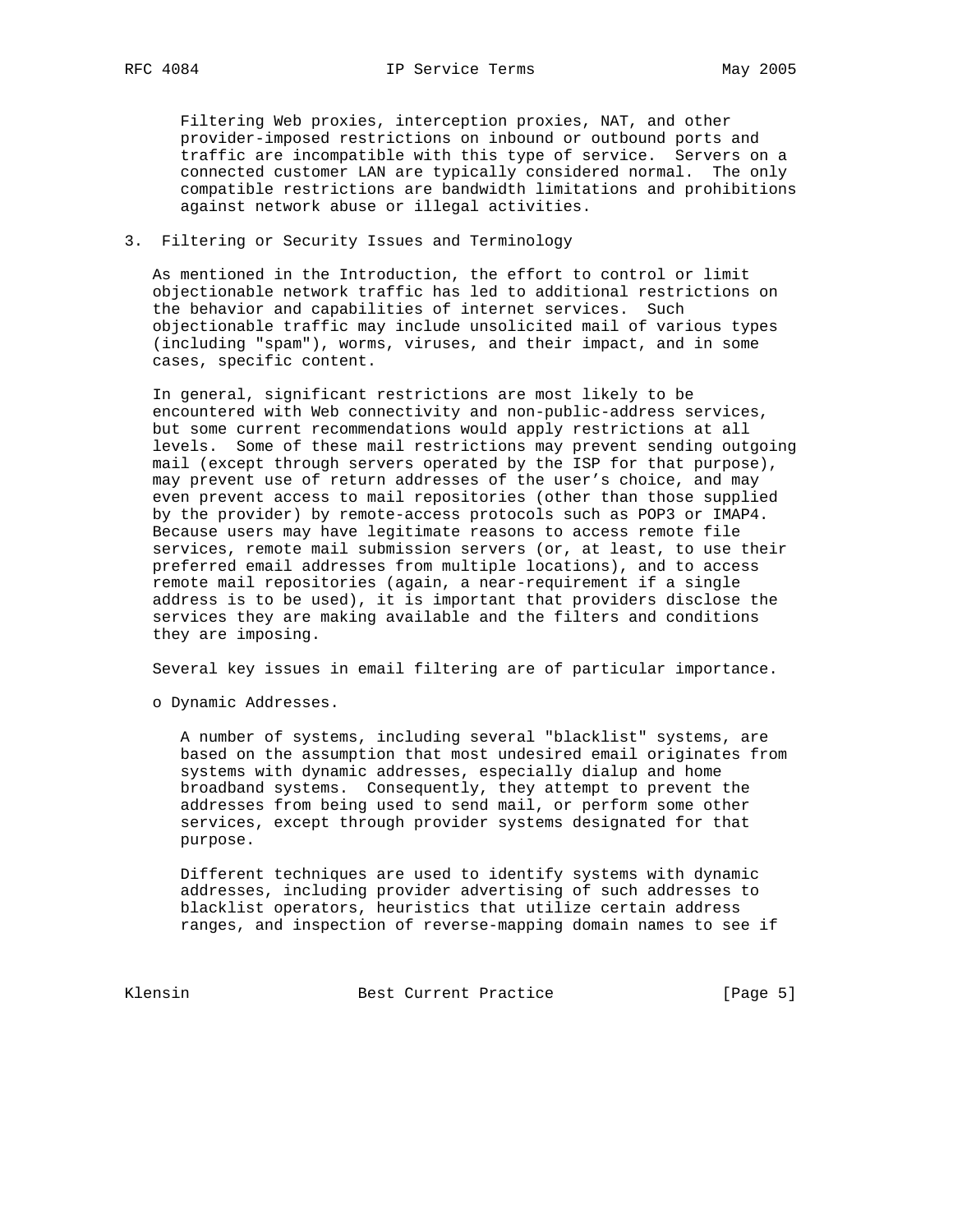they contain telltale strings such as "dsl" or "dial". In some cases, the absence of a reverse-mapping DNS address is taken as an indication that the address is "dynamic". (Prohibition on connections based on the absence of a reverse-mapping DNS record was a technique developed for FTP servers many years ago; it was found to have fairly high rates of failure, both prohibiting legitimate connection attempts and failing to prevent illegitimate ones). Service providers SHOULD describe what they are doing in this area for both incoming and outgoing message traffic, and users should be aware that, if an address is advertised as "dynamic", it may be impossible to use it to send mail to an arbitrary system even if Full Internet Connectivity is otherwise provided.

o Non-public addresses and NATs.

 The NAT systems that are used to map between private and public address spaces may support connections to distant mail systems for outbound and inbound mail, but terms of service often prohibit the use of systems not supplied by the connectivity provider and prohibit the operation of "servers" (typically not precisely defined) on the client connection.

o Outbound port filtering from the provider.

 Another common technique involves blocking connections to servers outside the provider's control by blocking TCP "ports" that are commonly used for messaging functions. Different providers have different theories about this. Some prohibit their customers from accessing external SMTP servers for message submission, but they permit the use of the mail submission protocol ([3]) with sender authentication. Others try to block all outgoing messaging related protocols, including remote mail retrieval protocols; however, this is less common with public-address services than those that are dependent on private addresses and NATs. If this type of filtering is present, especially with "Client only, public address" and "Full Internet Connectivity" services, the provider MUST indicate that fact (see also Section 4).

 Still others may divert (reroute) outbound email traffic to their own servers, on the theory that this eliminates the need for reconfiguring portable machines as they connect from a different network location. Again, such diversion MUST be disclosed, especially since it can have significant security and privacy implications.

Klensin Best Current Practice [Page 6]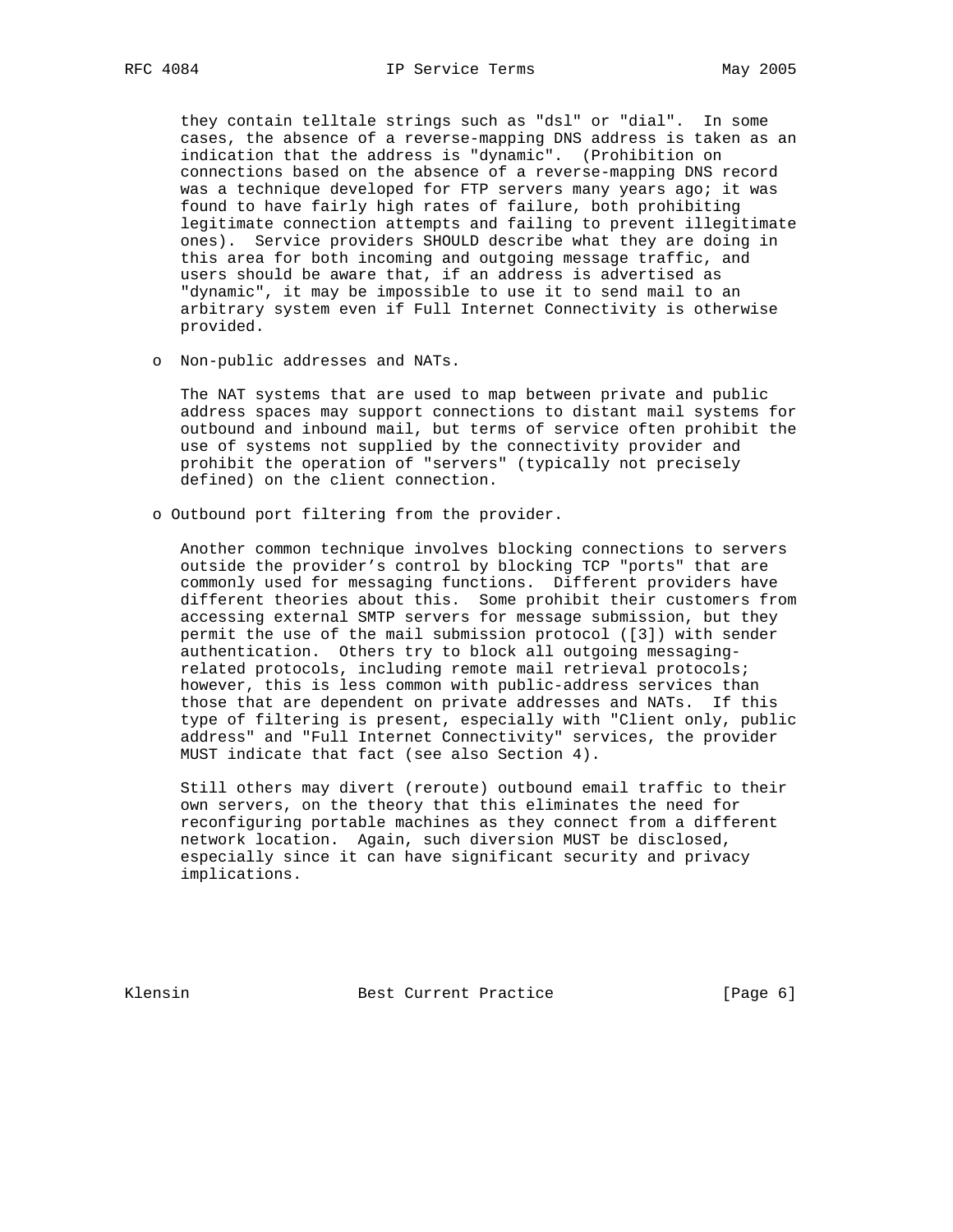More generally, filters that block some or all mail being sent to (or submitted to) remote systems (other than via provider supported servers), or that attempt to divert that traffic to their own servers, are, as discussed above, becoming common and SHOULD be disclosed.

## 4. Additional Terminology

 These additional terms, while not as basic to understanding a service offering as the ones identified above, are listed as additional information that a service provider might choose to provide to complement those general definitions. A potential customer might use those that are relevant to construct a list of specific questions to ask, for example.

o Version support.

 Does the service include IPv4 support only, both IPv4 and IPv6 support, or IPv6 support only?

o Authentication support.

 Which technical mechanism(s) are used by the service to establish and possibly authenticate connections? Examples might include unauthenticated DHCP, PPP, RADIUS, or HTTP interception.

o VPNs and Tunnels.

 Is IPSec blocked or permitted? Are other tunneling techniques at the IP layer or below, such as L2TP, permitted? Is there any attempt to block applications-layer tunnel mechanisms such as SSH?

o Multicast support

 Does the user machine have access to multicast packets and services?

o DNS support.

 Are users required to utilize DNS servers provided by the service provider, or are DNS queries permitted to reach arbitrary servers?

o IP-related services.

 Are ICMP messages to and from end user sites generally blocked or permitted? Are specific functions such as ping and traceroute blocked and, if so, at what point in the network?

Klensin Best Current Practice [Page 7]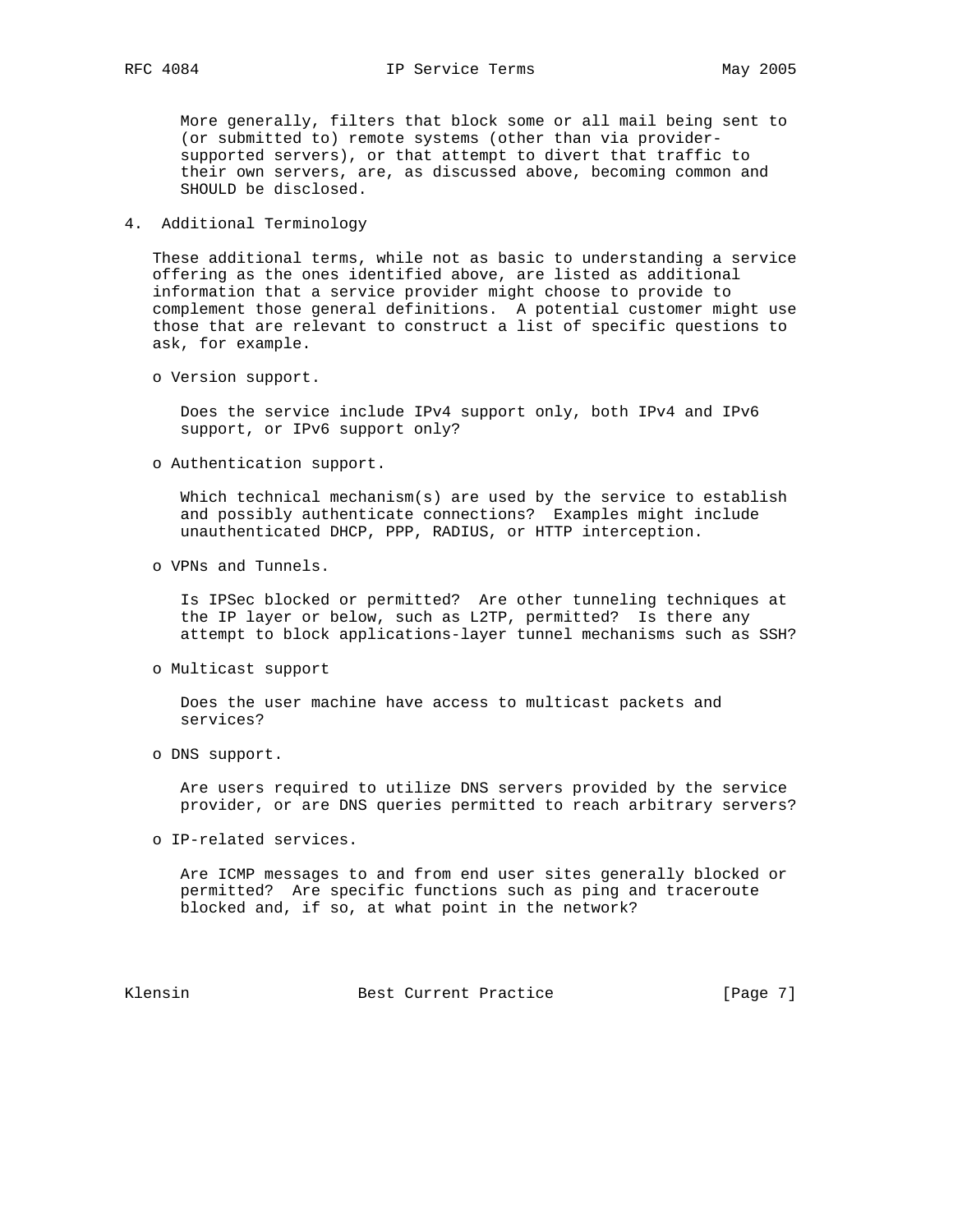o Roaming support.

 Does the service intentionally include support for IP roaming and, if so, how is this defined? For "broadband" connections, is some dialup arrangement provided for either backup or customer travel? If present, does that arrangement have full access to mailboxes, etc.

o Applications services provided.

 Are email services and/or Web hosting provided as part of the service, and on what basis? An email services listing should identify whether POP3, IMAP4, or Web access are provided and in what combinations, and what types of authentication and privacy services are supported or required for each.

o Use and Blocking of Outbound Applications Services.

 Does the service block use of SMTP or mail submission to other than its own servers or intercept such submissions and route them to its servers? Do its servers restrict the user to use of its domain names on outbound email? (For email specifically, also see Section 3 above.) Is the FTP PASV command supported or blocked? Are blocks or intercepts imposed on other file sharing or file transfer mechanisms, on conferencing applications, or on private applications services?

 More generally, the provider should identify any actions of the service to block, restrict, or alter the destination of, the outbound use (i.e., the use of services not supplied by the provider or on the provider's network) of applications services.

o Blocking of Inbound Applications Services.

 In addition to issues raised by dynamic or private address space (when present), does the service take any other measures that specifically restrict the connections that can be made to equipment operated by the customer? Specifically, are inbound SMTP, HTTP or HTTPS, FTP, or various peer-to-peer or other connections (possibly including applications not specifically recognized by the provider) prohibited and, if so, which ones?

o Application Content Filtering.

 The service should declare whether it provides filtering or protection against worms or denial of service attacks against its customers, virus and spam filtering for its mail services (if

Klensin Best Current Practice [Page 8]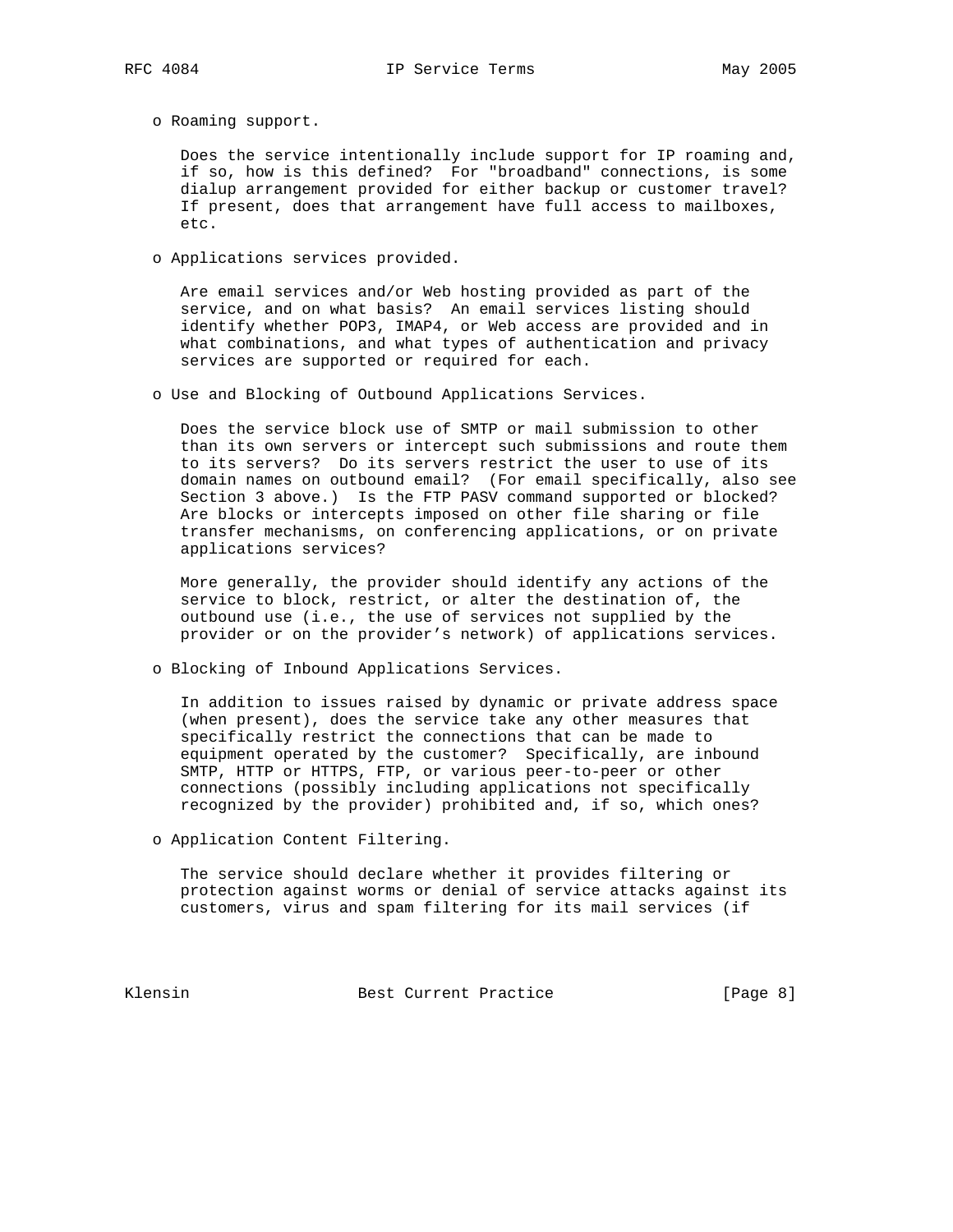any), non-discretionary or "parental control" filtering of content, and so on.

o Wiretapping and interception.

 The service SHOULD indicate whether traffic passing through it is subject to lawful intercept, and whether the provider will make a proactive attempt to inform the user of such an intercept when such notice is legal. Analogous questions can be asked for traffic data that is stored for possible use by law enforcement.

5. Security Considerations

 This document is about terminology, not protocols, so it does not raise any particular security issues. However, if the type of terminology that is proposed is widely adopted, it may become easier to identify security-related expectations of particular hosts, LANs, and types of connections.

6. Acknowledgements

 This document was inspired by an email conversation with Vernon Schryver, Paul Vixie, and Nathaniel Bornstein. While there have been proposals to produce such definitions for many years, that conversation convinced the author that it was finally time to put a strawman on the table to see if the IETF could actually carry it forward. Harald Alvestrand, Brian Carpenter, George Michaelson, Vernon Schryver, and others made several suggestions on the initial draft that resulted in clarifications to the second one and Stephane Bortzmeyer, Brian Carpenter, Tony Finch, Susan Harris, David Kessens, Pekka Savola, and Vernon Schryver made very useful suggestions that were incorporated into subsequent versions. Susan Harris also gave the penultimate version an exceptionally careful reading, which is greatly appreciated, as are editorial suggestions by the RFC Editor.

- 7. Informative References
	- [1] Bradner, S., "Key words for use in RFCs to Indicate Requirement Levels", BCP 14, RFC 2119, March 1997.
	- [2] Srisuresh, P. and M. Holdrege, "IP Network Address Translator (NAT) Terminology and Considerations", RFC 2663, August 1999.
	- [3] Gellens, R. and J. Klensin, "Message Submission", RFC 2476, December 1998.

Klensin Best Current Practice [Page 9]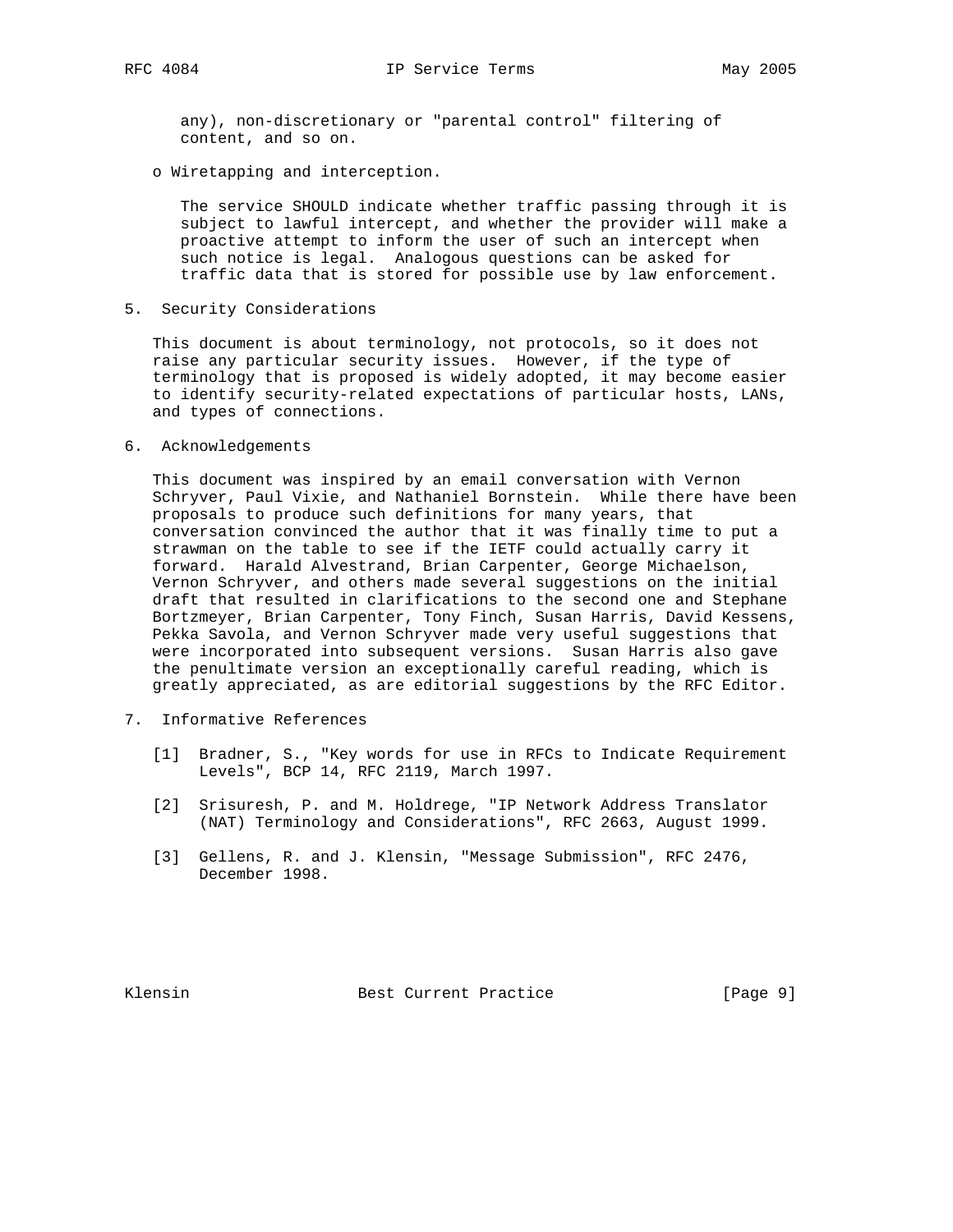Author's Address

 John C Klensin 1770 Massachusetts Ave, #322 Cambridge, MA 02140 USA

 Phone: +1 617 491 5735 EMail: john-ietf@jck.com

Klensin Best Current Practice [Page 10]